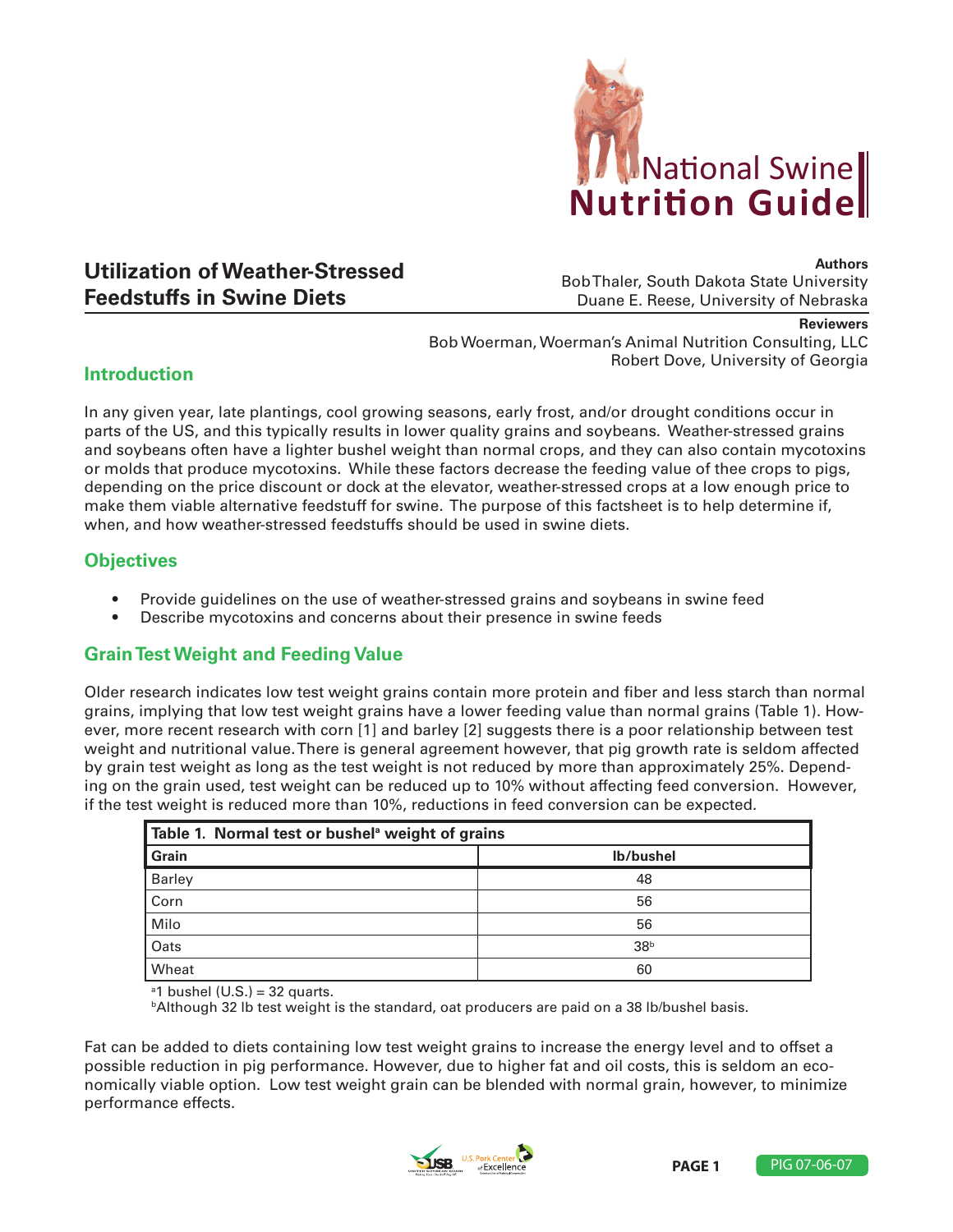In general it is best to use low test weight grains that are free of mycotoxins in finishing and gestation diets because older pigs utilize lower energy feedstuffs more efficiently than younger pigs and gut-fill is less of an issue. The feeding level (lb/d) during gestation may have to be increased to compensate for the lower energy value of the light test weight grain.

#### *Low test weight corn*

Corn weighing between 40 to 56 lb/bushel will produce the same weight gains in growing finishing swine when compared on an equal moisture basis to 56 lb/bushel corn. However, when test weight drops below about 40 lb/bushel, growth rate and feed efficiency may decrease by 5 to 10% [1, 3, 4, 5].

#### *Low test weight milo*

Late planting, a cool growing season, drought, or an early frost can lead to low test weight milo. It should be used only in growing, finishing, and gestation diets. According to a recent study, there was no difference in gain or feed efficiency for growing finishing pigs fed either 45 or 55 lb/bushel milo. However, feeding 35 lb/bushel milo resulted in 13% and 6% poorer feed efficiencies in the growing and finishing phases, respectively. For milo weighing less than 45 lb/bushel, use local prices to determine what price the milo has to be to offset the expected poorer feed efficiency [6,7].

#### *Low test weight wheat*

Test weight on wheat can go down to 52 lb/bushel without adversely affecting pig performance. However, when wheat test weight is below 52 lb/bushel, performance may decrease, but the response is inconsistent [8].

#### *Low test weight barley*

In growing finishing pigs, feeding 41 lb/bushel barley and above will result in normal growth performance. However, when barley test weight is below 41 lb/bushel, there is a risk of reduced performance, however, the response is inconsistent. If the barley is scab infested, it should be fed only to growing finishing pigs and limited to 10% or less of the diet [9].

#### *Low test weight oats*

Research indicates that low test weight oats can be effectively fed to finishing swine. Pigs fed diets containing 33% oats (32 lb/bushel oats) gained the same as pigs fed corn diets but required 5.1% more feed [10]. Therefore, depending on economics, light test weight oats can be used in finishing diets.

#### *Frost damaged soybeans*

If soybeans receive an early frost before complete maturity, the individual beans will be green instead of tan-colored due to the higher levels of chlorophyll left in the beans. However, if the beans are normal size, extruded green soybeans have the same feeding value as regular extruded soybeans [11]. Because of anti-growth factors (e.g., trypsin inhibitor), mature and immature raw soybeans must be heat-treated to inactivate these compounds before feeding them to swine. The only exception is gestating sows, which can use raw soybeans as the sole source of supplemental protein. Factors to consider when determining whether or not to feed extruded green soybeans include extrusion costs, shrink (8 to 10%), lower protein content of extruded beans, improvement in feed efficiency due to fat addition, and the cost of trucking and storing the product. However, it appears that the chlorophyll levels will dissipate over time during storage so green beans going into the bin in the fall may come out tan in the spring. Also, elevators tend to dock less for beans in the spring than they do at harvest time.

#### *High moisture corn*

High-moisture corn (>18% moisture) will have the same feeding value as dry corn (12% moisture) on a drymatter basis. Since high moisture corn contains a higher percentage of water, a larger percentage of high moisture corn must be added to a ton of feed to achieve the same nutrient levels achieved with "normal" corn. Also, it must be kept in mind that ensiled or organic acid-treated corn can not be marketed at the elevator. It can only be used for livestock feed so only make what can be used up in a year.

#### *Economics of weather-stressed grains*

Light-weight grains and frost-damaged soybeans are typically severely docked at the elevator, especially during harvest. Oftentimes this dockage more than offsets any reduction in pig performance from using

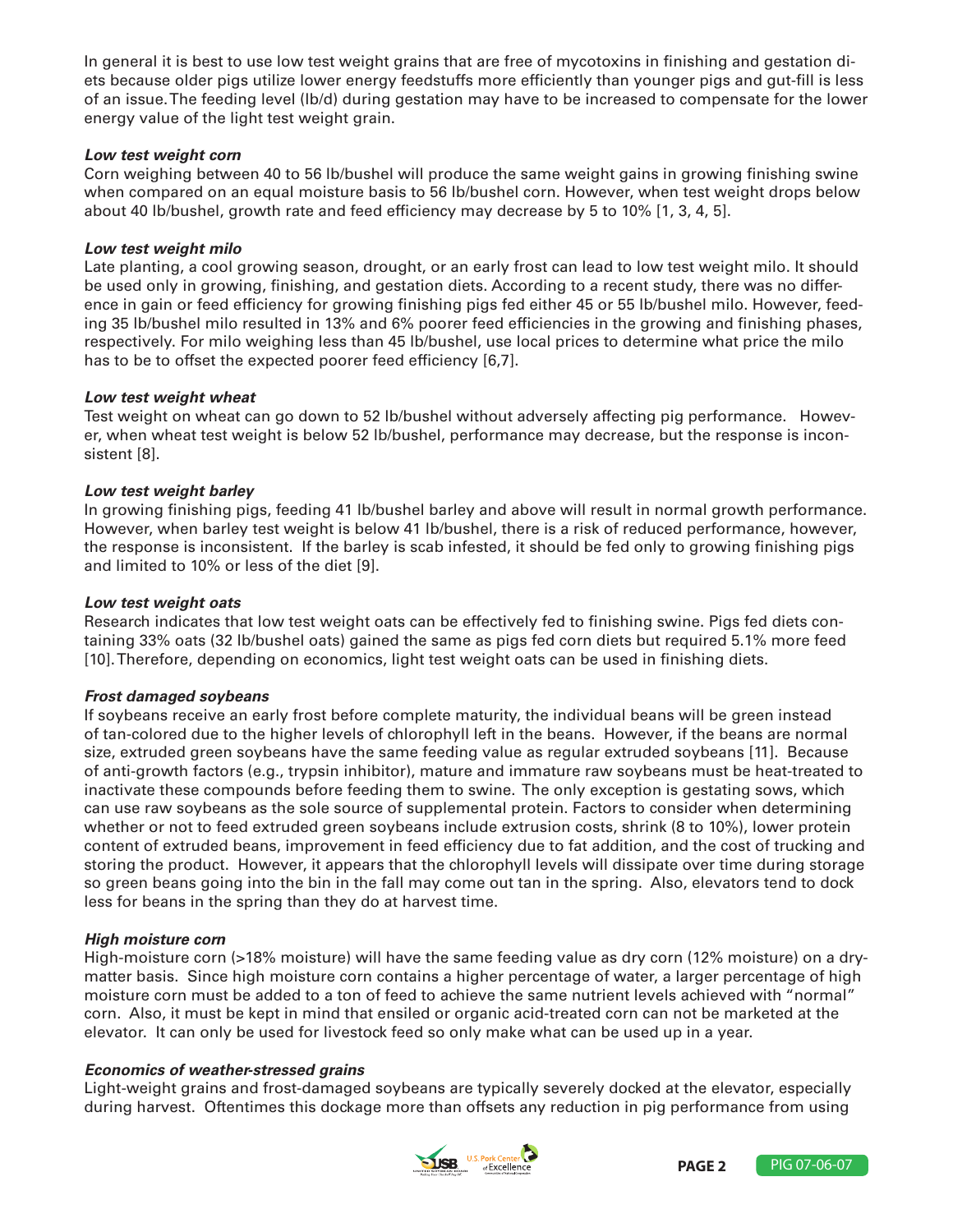these weather-stressed feedstuffs in swine diets. Therefore, producers can make money feeding lower quality grains if the purchase price is low enough.

Since reductions in daily gains only occur when feeding extremely light weight feedstuffs, producers can determine the economics of feeding weather-stressed grains and soybeans by calculating the cost of decreased feed efficiency from utilizing these ingredients. Below is a formula that can be used:

| New diet cost – Old diet cost $\times$ 100 = |  | maximum % reduction in feed efficiency   |
|----------------------------------------------|--|------------------------------------------|
| Old diet cost                                |  | allowable to use weather stressed grains |

If this value is greater than the % reduction in feed efficiency anticipated from using weather stressed grains, then the producer can make money feeding the light-weight grain. However, if the % change in diet cost is less than the % change in feed efficiency, then the feedstuff should not be used.

For example, assume that using light-weight corn will reduce total diet cost from \$220/ton to \$196/ton. That's an 11% reduction in feed cost so if the pig is only 6% less efficient, it is economically advantageous for the producer to use the light weight corn.

 $196 - 220 \times 100 = 11\%$  maximum allowable reduction in feed efficiency 220

#### *Phases to utilize weather-stressed grains and soybeans*

Since light weight grains contain more fiber and less starch than normal grains, they should not be used in production phases where energy consumption is a limiting factor due to gut fill. These include the nursery and early growing phases, and lactation. However, they can be successfully used in the late growing and finishing phases, and throughout gestation as long as they are free of mycotoxins.

### **Molds and Mycotoxins**

The environmental conditions that create weather-stressed grains are also the same conditions that make those grains susceptible to mold growth. A very important fact to remember is that it is not the molds themselves that cause the performance problems, but rather the mycotoxins the molds produce that cause the negative effects. The main mycotoxins associated with grains are aflatoxin, zearalenone, vomitoxin or deoxynivalenol (DON), fumonisins, and ergot.

Aflatoxins are found primarily in warmer climates, whereas zearalenone and DON occur in cool, wet conditions. Aflatoxins suppress the immune system, cause a reduction in performance, and at high concentrations (1,000 ppb) death. Zearalenone will cause reproductive problems, infertility, high preweaning death loss, and possibly abortions. Though zearalenone's effects on growing and finishing pigs are minimal, it will cause prepubertal gilts to exhibit red, swollen vulvas, and could affect future breeding. Vomitoxin causes feed refusal with little effect on the reproductive herd. However, feed refusal associated with vomitoxin will result in a decrease in daily gain. Fumonisins can cause respiratory problems in pigs. Ergot occurs mainly in rye, wheat, barley, and triticale, and results in vascular constriction leading to lactating sows and poor growth with pigs. More detailed information about mycotoxins including their effects on swine at particular dietary concentrations is shown in Table 2 [12].

A conservative approach is to keep all mycotoxin contaminated grains out of breeding herd and nursery pig diets, and not to exceed the following rates in other phases [13]:

| Aflatoxin         | 200 ppb in finishing diets                                  |
|-------------------|-------------------------------------------------------------|
| Zearalenone       | 1 ppm in growing diets and 3 ppm in finishing diets         |
| Vomitoxin (DON)   | 1 ppm in growing-finishing diets                            |
| <b>Fumonisins</b> | 5 ppm                                                       |
| Ergot             | 1,000 ppm (growth) & 500 ppm (feed intake)                  |
|                   | Keep out of diets for gilts to be used in the breeding herd |

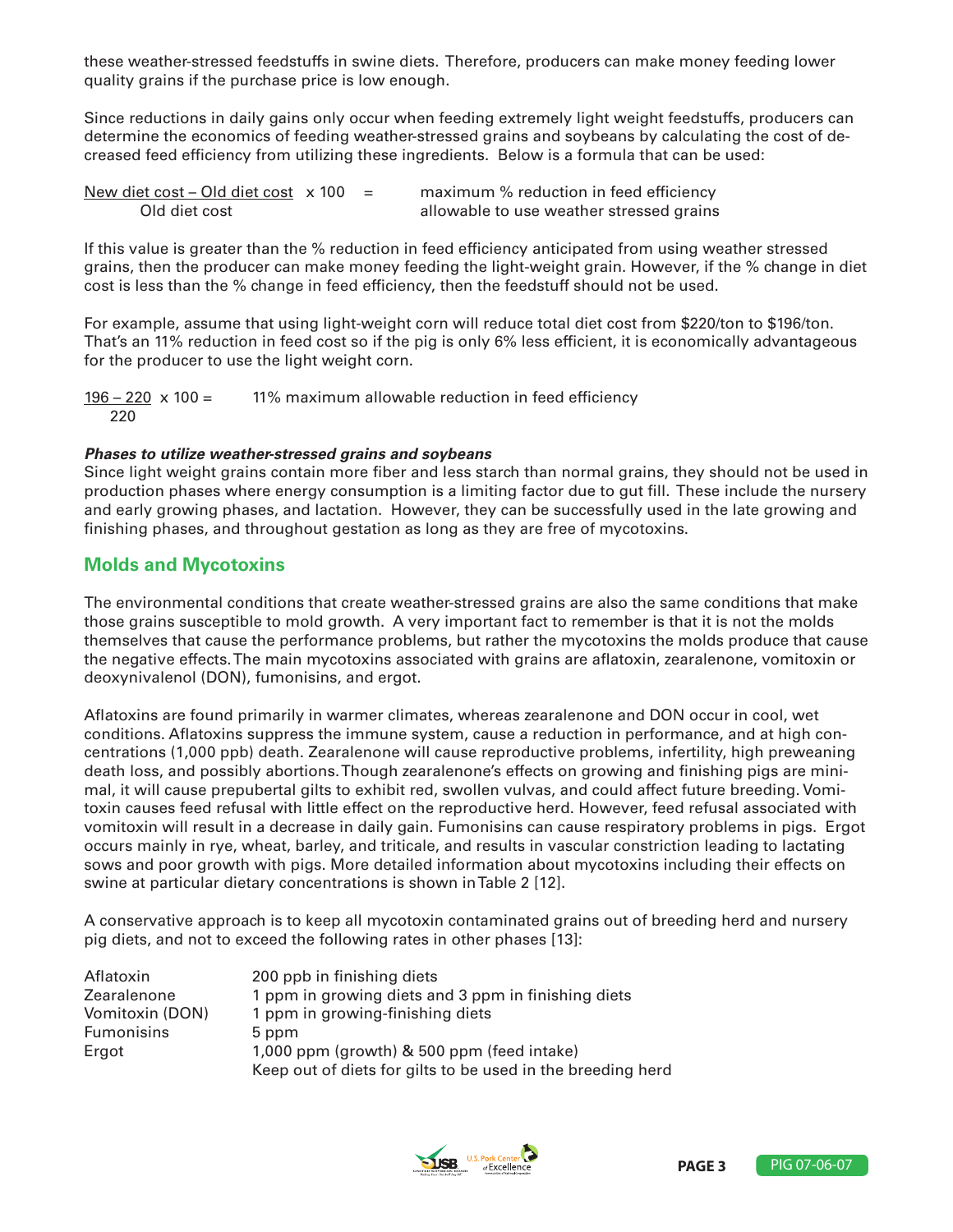Drying the grain and adding mold inhibitors to mycotoxin-contaminated grains will decrease any further mold growth, but they have no effect on the mycotoxins already present. If the intent is to use a mycotoxin-contaminated ingredient, blend it with a non-contaminated ingredient so the total mycotoxin concentration in the diet does not exceed the values listed above. Also, in the case of aflatoxin, consider using non-nutritive binding agents like sodium bentonite, hydrated sodium calcium aluminosilicates, and certain zeolites that can decrease the absorption of aflatoxin [14, 15, 16]. Evidence is not clear on the role of non-nutritive additives in negating the detrimental effects of zearalenone, DON, and fumonisins [17-21], so blending it with "clean" grain is probably the best option when dealing with these mycotoxins.

| Table 2. Clinical guide to mycotoxins in swine <sup>a</sup> |                          |                      |                                                                                                        |  |  |
|-------------------------------------------------------------|--------------------------|----------------------|--------------------------------------------------------------------------------------------------------|--|--|
| <b>Toxin</b>                                                | <b>Category of swine</b> | <b>Dietary level</b> | <b>Clinical effect</b>                                                                                 |  |  |
| Aflatoxins                                                  | Growing-finishing        | $<$ 100 ppb          | No clinical effect                                                                                     |  |  |
|                                                             |                          | 200-400 ppb          | Reduced growth and feed efficiency; possible immuno-<br>supperession                                   |  |  |
|                                                             |                          | 400-800 ppb          | Microscopic liver lesions, cholangiohepatitis; increased<br>serum liver enzymes; immunosuppression     |  |  |
|                                                             |                          | 800-1200 ppb         | Reduced growth; decreased feed consumption, rough<br>hair coat; icterus, hyproproteinemia              |  |  |
|                                                             | Sows and gilts           | >2000 ppb            | Acute hepatosis and coagulopathy; deaths in 3-10 days                                                  |  |  |
|                                                             |                          | 500-750 ppb          | No effect on conception; deliver normal piglets that grow<br>slowly due to aflatoxin in milk           |  |  |
| Ochratoxin and                                              | Finishing                | 200 ppb              | Mild renal lesions seen at slaughter; reduced weight gain                                              |  |  |
| Citrinin                                                    |                          | 1000 ppb             | Polydipsia; reduced growth; azotemia and glycosuria                                                    |  |  |
|                                                             |                          | 4000 ppb             | Polydipsia and polyuria                                                                                |  |  |
|                                                             | Sows and gilts           | 3-9 ppm              | Normal pregnancy when fed first month                                                                  |  |  |
| <b>Trichothecenes</b>                                       | Growing-finishing        | 1 ppm                | No effect                                                                                              |  |  |
| T-2 and DAS                                                 |                          | 3 ppm                | Decreased feed consumption                                                                             |  |  |
|                                                             |                          | 10 ppm               | Decreased feed consumption; oral/dermal irritation; im-<br>munosuppression                             |  |  |
|                                                             |                          | 20 ppm               | Complete feed refusal, vomiting                                                                        |  |  |
| Doxynivale-<br>nol (DON,<br>vomitoxin)                      | Growing-finishing        | 1 ppm                | No clinical effect; minimal (10%) reduction in feed con-<br>sumption                                   |  |  |
|                                                             |                          | 5-10 ppm             | 25-50% reduction in feed consumption; taste aversion to<br>same diet                                   |  |  |
|                                                             |                          | 20 ppm               | Complete feed refusal                                                                                  |  |  |
| Zearalenone                                                 | Prepuberal gilts         | $1-3$ ppm            | Estrogenic; swollen, red vulva, prolapse in prepuberal<br>gilts                                        |  |  |
|                                                             | Cycling sows and gilts   | 3-10 pm              | Retained corpora lutea; anestrous; pseudopregnancy                                                     |  |  |
|                                                             | Pregnant sows            | $>30$ ppm            | Early embryonic death when fed 1-3 weeks post mating                                                   |  |  |
| Ergot                                                       | All swine                | 0.1%                 | Reduced weight gain                                                                                    |  |  |
|                                                             | Sows last trimester      | 0.3%                 | Gangrene of ears, tail, feet                                                                           |  |  |
|                                                             |                          | 3.0%                 | Decreased feed consumption                                                                             |  |  |
|                                                             |                          | 0.3%                 | Agalactia, reduced piglet birth weight; piglet starvation                                              |  |  |
| Fumonisins                                                  | All swine                | 25 ppm               | Minimal changes in clinical chemistry - increased AST, AP                                              |  |  |
|                                                             |                          | 50-75 ppm            | Minimal reduction in feed intake; possible mild hepatosis                                              |  |  |
|                                                             |                          | 75-100ppm            | Reduced feed intake, reduced weight gain; hepatosis with<br>icterus and increased<br>bilirubin and GGT |  |  |
|                                                             |                          | $>100$ ppm           | Acute pulmonary edema after 3-5 days consumption;<br>survivors develop hepatosis                       |  |  |

a Adapted from [12]

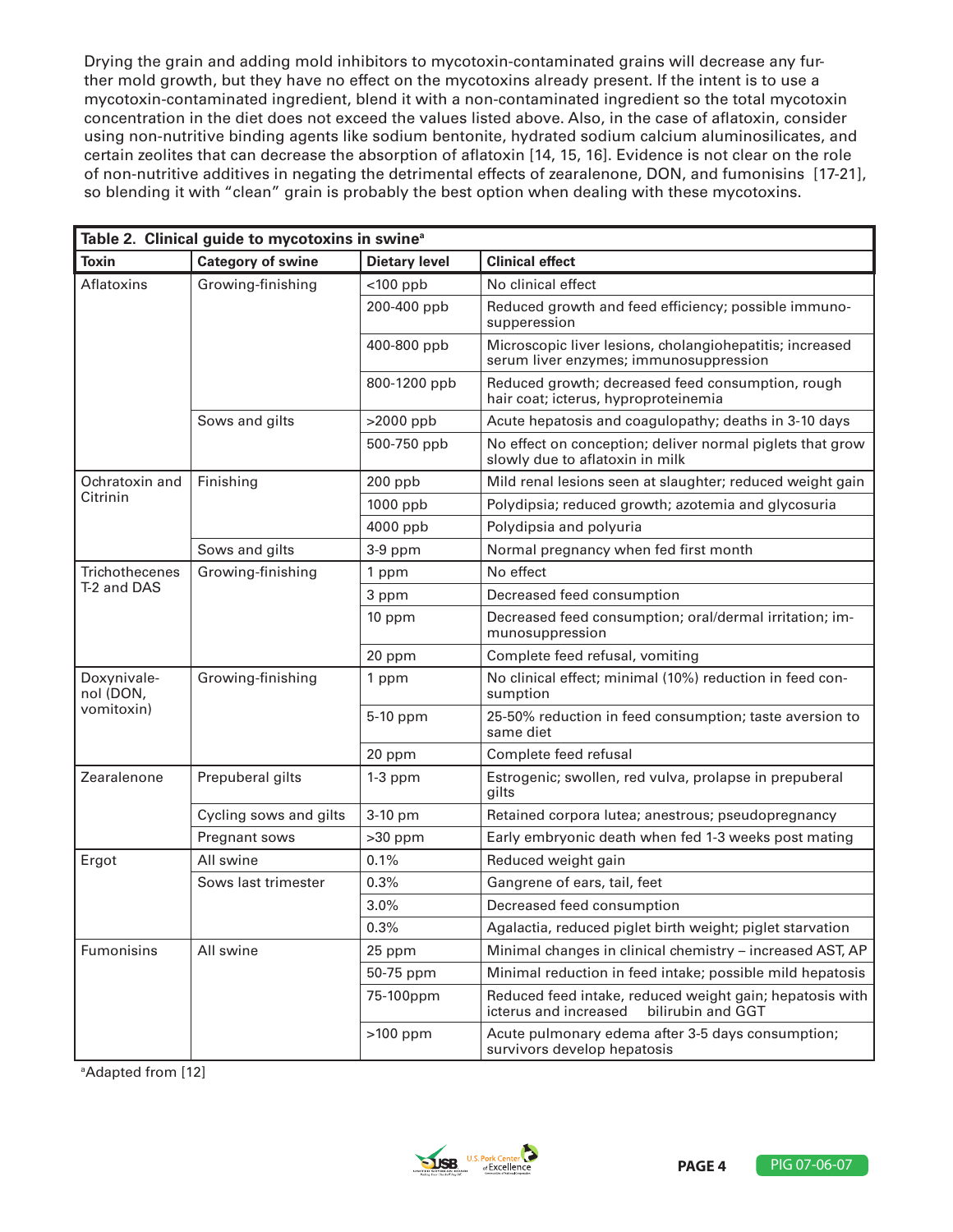There are four methods of detecting either the molds that produce mycotoxins or the mycotoxins themselves [13]. Those methods are:

- 1. Visual inspection: red to pink kernels indicate the presence of the mold Gibberella
- 2. Blacklight: detects only the mold Aspergilllus when alive and not the aflatoxin it produces. If the mold is dead, it won't fluoresce even though the grain may contain aflatoxin. Using the blacklight can result in "false" negatives in such situations.
- 3. Immunoassays: these are commercially available kits to detect the presence of aflatoxin, DON, and zearalenone. They are relatively easy to run, inexpensive, and also serve as relative indicators of the amount of mycotoxin in a sample.
- 4. Chromatography: these are the tests done in a commercial lab when a more accurate indication of actual mycotoxin concentration is needed.

Again, visual inspection and blacklights provide no information on mycotoxin contamination, and they should not be used for mycotoxin screening.

### **Analyzing Weather-Stressed Grains**

If grains are suspected of containing mycotoxins, they must either be analyzed with an immunoassay kit or sent to a commercial lab. To make sure the assay is valid, it is critical to get a representative sample. Since it is common for there to be "hotspots" with in a bin, a grain probe must be used to take 10-30 samples at evenly disturbed locations within the storage facility. If the grain is being combined, 10-30 samples can be taken at periodic intervals during the unloading process. The samples from all the different locations should be mixed together and a smaller subsample collected. This 10 lb minimum subsample should then be placed in either a paper or cloth bag and sent to the lab for analysis. Avoid using plastic bags when testing for mycotoxins since they retain moisture and promote additional mold growth. For more information, see PIG Factsheet #07-04-02 (Swine Feed and Ingredient Sampling and Analysis).

### **Manufacturing Feed Using Light Weight Grains**

Because light weight grains have less bulk density than normal grains, volumetric proportioning systems will not provide the required amount of grain unless the whole system is recalibrated to account for the difference in bulk density. For example, a 2-ton mixer can hold 4,000 lb or 71.5 bushels of normal corn. If using 50 lb/bushel corn, that same 71.5 bushel mixer will only hold a total of 3575 lb of corn. That is a 10.6% reduction in corn added, and would cause a significant deviation away from the calculated nutrient analysis for the feed. Therefore, it is essential that the grains are added according to weight, and not volume. Proportioning systems that use scales are the best way to successfully incorporate light weight grains into a feed manufacturing program.

Light weight grains contain more fiber and less oil, therefore they tend to be dustier during the grinding process. Also, the additional fiber and lower bulk density may also cause bridging problems in the bulk bins and feeders. To make the extra fiber more digestible, it is recommended that the grain be ground to 600 microns. As with adding any other new feed ingredient to a feed manufacturing program, it will result in a need for increased bin space unless a currently used feedstuff will be eliminated. Also, it will take more bin space to hold the same weight of light weight grain as it does normal weight grain so if there is a specific requirement for a certain tonnage of grain, additional bin space will have to be added to accommodate that.

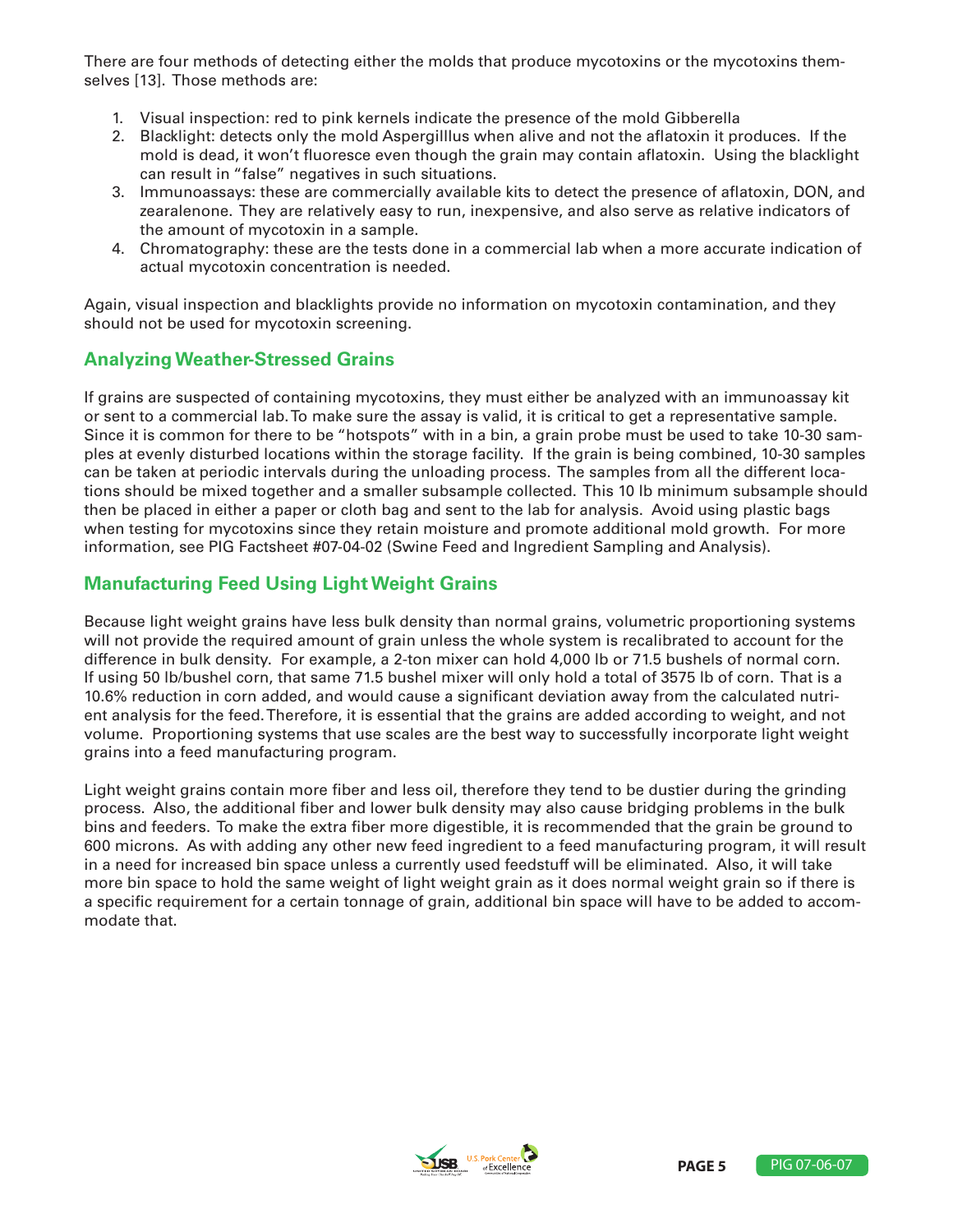### **Summary**

Adverse weather conditions can result in the production of light weight grains and green soybeans, which are of lower economic value than normal weight grains and soybeans. Often the price discounts are large enough to more than offsets the lower performance experienced when feeding weather-damaged feedstuffs. The grains must be analyzed for mycotoxin concentrations to ensure that the total diet does not exceed the recommended limits of the various mycotoxins. When properly formulated and manufactured, diets utilizing weather-stressed grains can oftentimes make producers money.

### **References**

- 1. Johnston LJ. Use of low-test-weight corn in swine diets and the lysine/protein relationship in corn. Swine Health and Production. 1995. Volume 3, Number 4.
- 2. Fairbarin, SL, JF Patience, HL Classen and RT Zijlstra. 1999. The energy content of barley fed to growing pigs: characteristizing the nature of its variability and developing prediction equations for its estimation. J Anim Sci 77:1502.
- 3. Reese DE, Liptrap DO, Cantor AH. Feeding Value of Severely Drought-Stricken Corn Grain for Swine. Swine Research Report, University of Kentucky. 1984. Progress Report 284.
- 4. West T, Shurson J, Johnston L. Influence of Bulk Density on Nitrogen and Energy Digestibility of Corn Fed to Young Pigs. Recent Advances in Swine Production and Health, University of Minnesota. 1995. Volume 5.
- 5. Hansen EL, Libal GW, Hamilton CR, Peters DN. Influence of corn density on pig growth and nutrient digestibility. Swine Research Report, South Dakota State University. 2001. 14.
- 6. Hansen JA, Goodband RD, Thaler RC, Hancock JD, Nelssen JL, Hines RH. Low Test-Weight Sorghum For Growing-Finishing Swine. Swine Day. Agricultural Experiment Station, Kansas State University, Manhattan. 1990. Report of Progress 610, pages 68- 71.
- 7. Myer RO, Gorbet RO. Feeding Value of Weather-Damaged and Low-Test Weight Grain Sorghums for Young Swine. Soil and Crop Science Society of Florida. October 22-24, 1985. Proceedings, Volume 45.
- 8. Patience, John. 2009. Personal communication. Iowa State University.
- 9. Crenshaw JD, Swantek PM, Harrold RL, Zimprich RC. Effect of Barley Test Weight On Swine Performance And Carcass Criterion. North Dakota State University Swine Research Reports. January 1987.
- 10. Thaler, R.C. 2009. Personal communication.
- 11. Thaler, R.C. 1991. Feeding value of frost damaged soybeans for growing-finishing pigs. Southeast Research Farm Annual Report. pg 125.
- 12. Osweiler GD. Occurrence of Mycotoxins in Grains and Feeds. Pages 915-929 in Diseases of Swine. BE. Straw, JJ. Zimmerman, S. D'Allaire, and DJ.Taylor, ed. Blackwell Publishing, Ames IA. 2006. 9th Edition.
- 13. Pork Industry Handbook. 2008. Factsheet 07-06-05. Purdue University. West Lafayette, IN.
- 14. Schell TC, Lindemann MD, Kornegay ET, Blodgett DJ, Doerr JA. Effectiveness of Different Types of Clay for Reducing the Detrimental Effects of Aflatoxin-Contaminated Diets on Performance and Serum Profiles of Weanling Pigs. J. Anim. Sci. 1993. 71:1226- 1231.
- 15. Schell TC, Lindemann MD, Kornegay ET, Blodgett DJ. Effects of Feeding Aflatoxin-Contaminated Diets With and Without Clay to Weanling and Growing Pigs on Performance, Liver Function, and Mineral Metabolism. J. Anim. Sci. 1993. 71:1209-1218.
- 16. Lindemann MD, Blodgett DJ, Kornegay ET, Schurig GG. Potential ameliorators of aflatoxicosis in weanling/growing swine. J Anim Sci.1993.71:171-178.
- 17. Jouany JP. Methods for preventing, decontaminating and minimizing the toxicity of mycotoxins in feeds. Anim Feed SciTechnol. 2007. 137:342-362.
- 18. Swamy HVLN, Smith TK, MacDonald EJ, Boermans HJ, Squires EJ. Effects of feeding a blend of grains naturally contaminated with Fusarium mycotoxins on swine performance, brain regional neurochemistry, and serum chemistry and the efficacy of a polymeric glucomannan mycotoxin adsorbent. J Anim Sci. 2002. 80:3257-3267.
- 19. Swamy HVLN, Smith TK, MacDonald EJ, Karrow NA, Woodward B, Boermans HJ. Effects of feeding a blend of grains naturally contaminated with Fusarium mycotoxins on growth and immunological measurements of starter pigs, and the efficacy of a polymeric glucomannan mycotoxin adsorbent. J. Anim Sci. 2003. 81:2792-2803.
- 20. Diaz-Llano G, Smith TK. Effects of feeding grains naturally contaminated with Fusarium mycotoxins with and without a polymeric glucomannan mycotoxin adsorbent on reproductive performance and serum chemistry of pregnant gilts. J Anim Sci. 2006. 84:2361-2366.
- 21. Diaz-Llano G, Smith TK. The effects of feeding grains naturally contaminated with Fusarium mycotoxins with and without a polymeric glucomannan adsorbent on lactation, serum chemistry, and reproductive performance after weaning of first-parity lactating sows. J Anim Sci. 2007. 85:1412-1423.